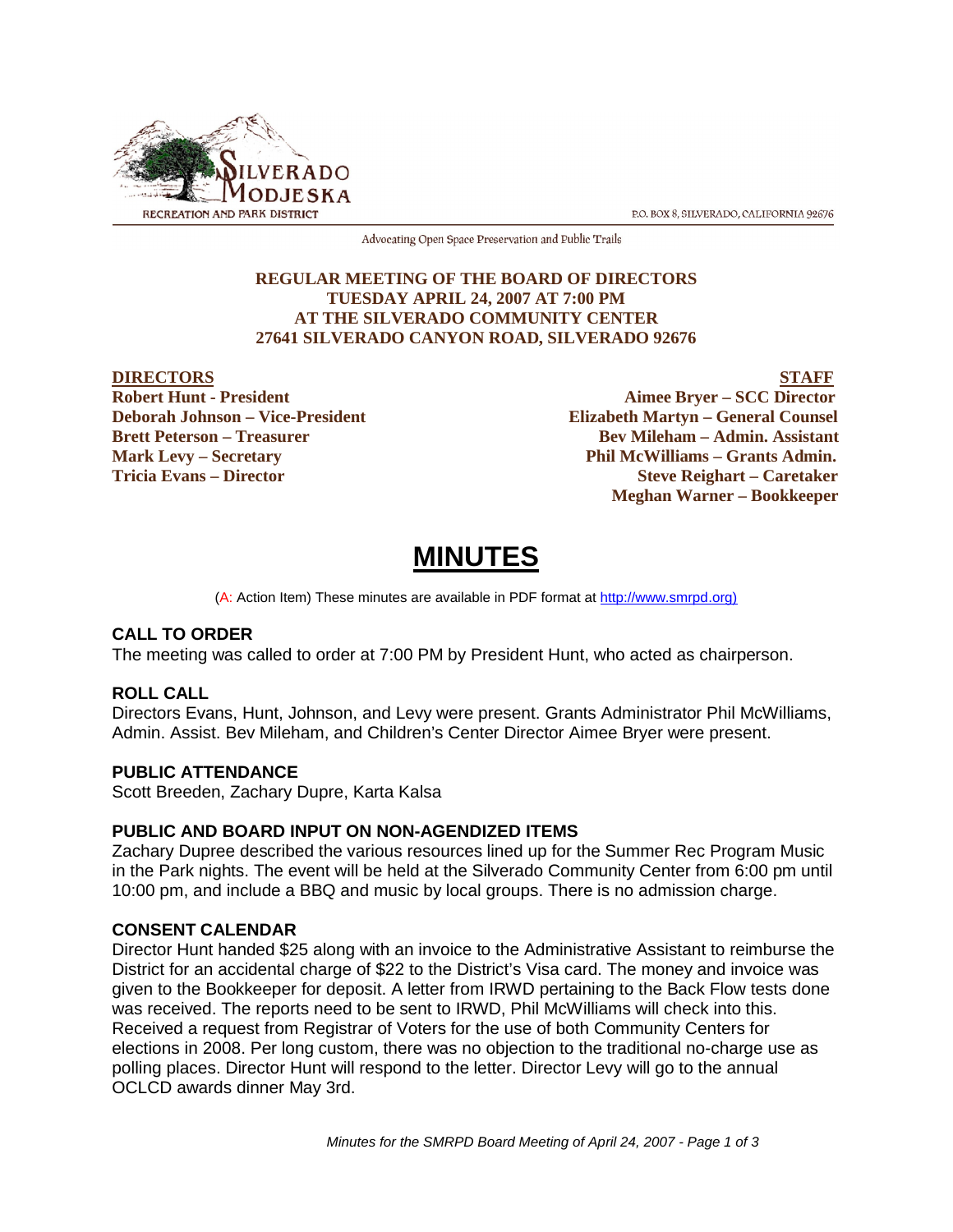**1st ACTION:** Director Hunt made a motion to approve the Consent Calendar modified to include only the March 27, 2007 Regular Board Meeting Minutes and March 12th, Open Space & Trails Committee Minutes. Director Johnson seconded. Unanimously approved.

# **PAYMENT OF DISTRICT BILLS**

**2nd ACTION:** Director Hunt made a motion to approve payment of Transmittal 04-07A, Directors Compensation for the Regular Board meeting of March 27, 2007 to Directors Hunt, Peterson and Levy \$150.00 total.

**3rd ACTION:** Director Hunt made a motion to approve payment of Transmittal 04-07B, District Bills, \$1,532.91 total. Director Evans seconded.

**4th ACTION:** Director Levy made a motion to approve payment of Transmittal 04-07C, Utility Bills, \$455.72 total. Director Evans seconded. Unanimously approved.

# **SILVERADO CHILDREN'S CENTER DIRECTOR'S REPORT**

Enrollments have increased by two children. A special pre-school parents teacher conference is being planned. Open house is June 6."Week of the Young Child", and a program encouraging education will be happening April 23 thru 27. New sand is needed to replace the hardened material in the play yard. This will be discussed at the next Ad Hoc meeting. Director Johnson asked why office expenses had risen. A new printer had been purchased. Another fundraiser is planned for May 10th.

# **GRANTS ADMINISTRATOR'S REPORT**

Phil McWilliams is working on the final paperwork for the three grants in progress. The grants covered all expenses and costs for the Silverado Renovation Project, with monies left over. The District will soon receive reimbursements of slightly over \$79,000 for construction project monies spent prior to grant advances. He is inquiring about reallocation procedures for the unused funds.

The CAPRI visit by Bob Miller went well, was very helpful, and new policies are being worked out that will be ready next month. There are going to be some changes in the Safety Committee, which will also involve the Children's Center.

# **OTHER DISTRICT BUSINESS**

Discussed implementing an affordable upgrade in landscaping and janitorial services for the community centers. Director Hunt had a copy of the previous six years of District annual incomes and repeat operating expenses prepared by the Bookkeeper and Director Johnson to use as a guide. He asked all the Directors to give their opinions based on the District's financial situation.

Director Johnson said she would like to keep Snyder Landscaping. There is a great need for janitorial services for both Community Centers. The cost would be \$512 for both a month. She would like to see expenditures cut such as the annual audit and water use.

Director Levy said that money is short; he believes costs will continue to go up and revenues don't match. He asked if some of the leftover grant money could be applied to the new services (they cannot).

Director Evans said that the reduction in water use is very important.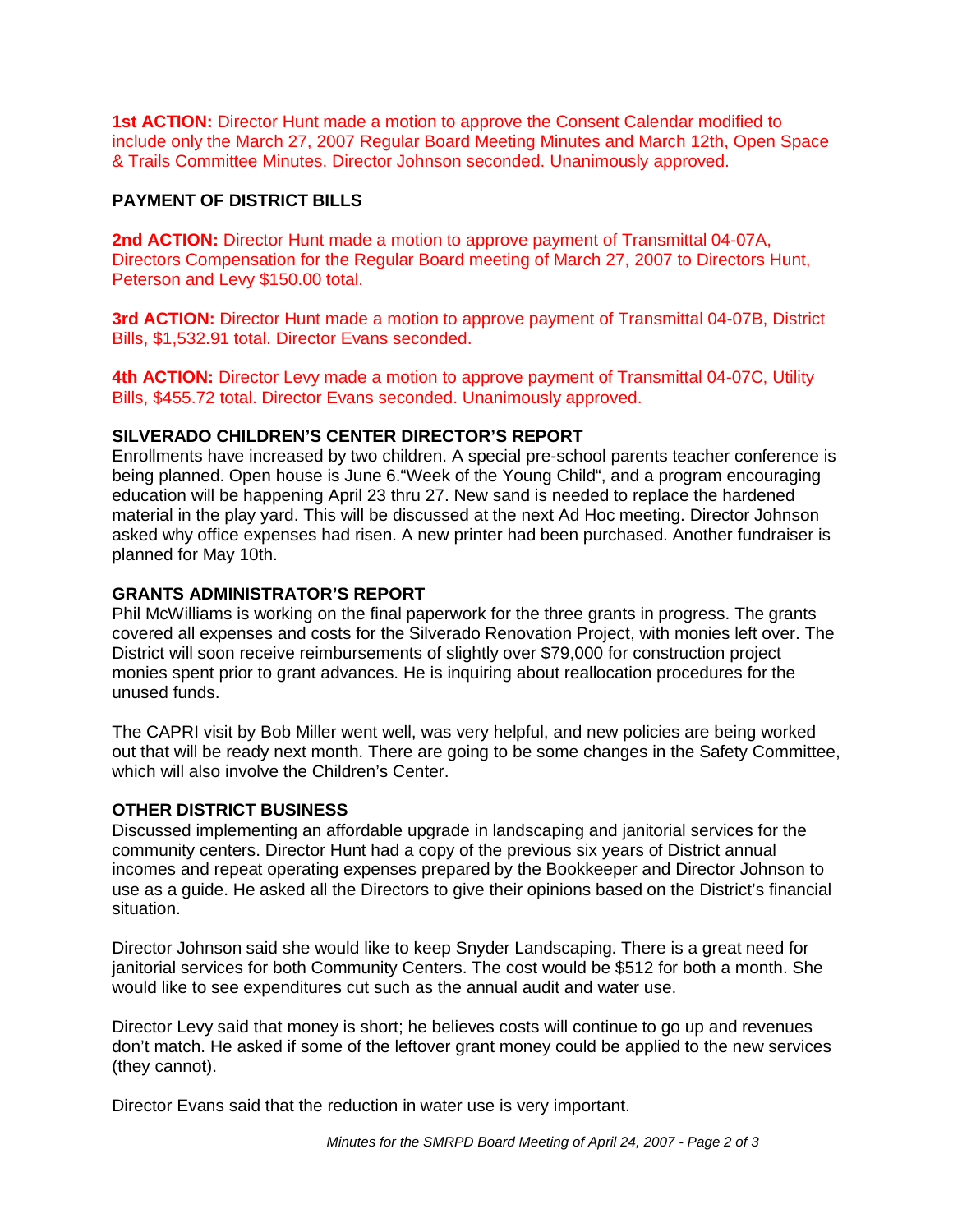Director Hunt said the District's money is tight and is against any changes with the landscaping. Would like to stay with Snyder and retract getting a new landscaping service. But is in favor of hiring a cleaning service at the Silverado facility only on a trial basis.

Directors Hunt and Johnson met with TIC and IRLRT regarding a gate that was placed across the Mesa access road to the Silverado Truck Trail. IRLRT stated that their intent was certainly not to block the truck trail and the gate was removed that same afternoon. TIC is concerned about liability issues for public access across a short final section of the access road that lies inside their Land Reserve property. CAPRI was contacted and said that owner indemnification coverage was a standard issue for park district trail easements.

Dog problems at the Community Centers were discussed, that included dogs off their leash when people are in the park and failure of owners to clean up after their dogs. The Facilities Committee will meet to consider and recommend long-term solutions. The Board agreed to add signage that points out the dog owner's total liability for any damage or injuries caused by their animals. Mary Nyhagen and Karta Kalsa have volunteered to police the lawn and clean up after the negligent owners.

Discussed purchasing procedures and spending limits for routine facility supplies. The Board decided to get a CAL-Card for District purchases that have previously been made out of personal funds by Staff and Directors. Director Johnson will initiate an application, and a Board Resolution will be needed before it can be finalized.

**5th ACTION:** Director Hunt made a motion to approve that Director Johnson initiate the procedure for obtaining a District CAL-Card (a VISA charge card for public agencies). Director Levy seconded. Unanimously approved.

Director Hunt will write up a Resolution authorizing the card for adoption at the next Regular Board Meeting.

**6th ACTION:** Director Hunt made a motion, to rescind an earlier approval for a new landscape service; to contract with a cleaning service for the Silverado Community Center, Building A, once a week for \$285 a month; and to hire a cleaning service for a one-time cleaning of the Modjeska Community Center for an amount not to exceed \$250. Director Evans seconded. Unanimously approved.

**7th ACTION:** Director Hunt made a motion to authorize the purchase of a new copy machine per the recommendations provided by Director Johnson for an amount not to exceed \$650. Director Evans seconded. Unanimously approved.

# **PURSUANT TO GOVERNMENT CODE 54954.2, Directors Comments:**

Director Evans: Will attend an Irvine Company banquet with Robin Leftwich. The Spring Brochures are ready to mail. Bulk Mailing has been difficult and it was suggested that the District obtain its own bulk-mailing permit.

Director Hunt: Will check into insurance requirements for the upcoming Concerts in the Park.

Director Levy: Attended a conservancy task force meeting. Met with Rich Gomez to talk about a potential Santiago Canyon Road lateral parks easement plan. Phil McWilliams purchased an